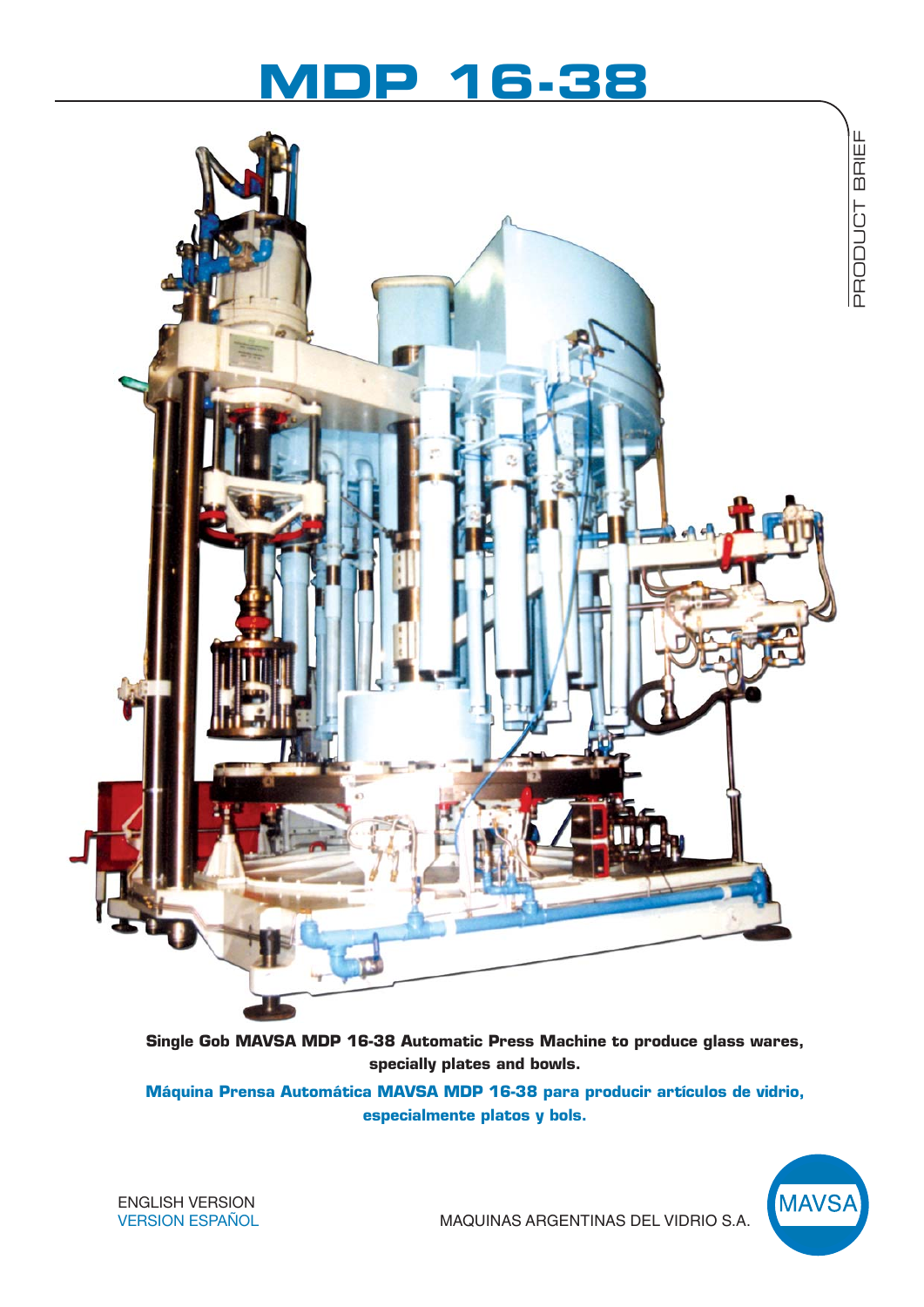## PRODUCT SPECIFICATIONS

### **Standard Machine**

Solid Cast-Iron Base.

4 Transist wheels and Leveling jack-screw. Side & Center columns.

Press Cylinder assembly: 14 inches (356 mm) & 16 inches (406 mm) diameter Tandem Press Cylinder, can be operated in tandem or individually depending on the weight of the glass product.

External Oil "Viking" Pump for Gearbox, Rotator Assembly, Geneva Drive System & column bearings.

Clutch Control Valve.

Two pneumatic brakes for the mould table.

Mould Wind Drum with lateral and central flexible steel arms. Central Arms Temporized.

Gob Delivery System for Ring & Free Press Technology for Plates and Bowls production including 3 sets of scoops, troughs, deflectors and funnel of different sizes.

Security System to stop the machine and the Press System when the electric power falls down or plunger is down when the press machine should turn.

Table Drive Mechanism:

- Oil bath Geneva Drive System (Maltese Cross) 16 Stations.
- Rotator, Block & Rotator Block Guide.
- Electrical Drive Motor with speed control resolver.
- Drive Motor Base.
- Gearbox.
- Mechanical Clutch with Pneumatic assistance.



## **Máquina Estandar**

Base Sólida de Fundición.

4 Ruedas de Transisto y Tornillos de Nivelación de Altura.

Columnas Laterales y Central.

Conjunto Cilindro de Prensado: 14 pulgadas (356 mm) y 16 pulgadas (406 mm) Cilindro de Prensado en Tandem: pueden ser operados en tándem o individualmente, dependiendo del peso del producto de vidrio.

Bomba de Aceite "Viking" Externa para caja de engranajes, Conjunto del Rotor, Cruz Malta y los rodamientos de la columna.

Válvula de Control de Embrague.

Dos frenos neumáticos para la mesa de molde. Pulpo de Refrigeración de molde, con brazos flexibles de acero laterales y centrales. Brazos Centrales temporizados.

Sistema de Caída de Gota para Tecnología de Prensado con Anillo y Libre para producción de Platos y Bols incluyendo 3 juegos de cucharadas, canaletas, deflectores y embudos de tamaños diferentes.

El Sistema de Seguridad de Parada de Máquina y del Sistema de Prensa por corte de energía o si el macho se encuentra abajo cuando la mesa debe girar a otra posición.

Mecanismo de Movimiento de Mesa:

- Cruz Malta (Geneva) en Baño del aceite 16 Posiciones.
- Rotor, Dado Guía de rotor y de dado.
- Motor Eléctrico con velocidad controlada por "resolver".
- Base de motor.
- Caja de Engranajes.
- Embrague Mecánico con asistencia neumática.



9300 MAVSA Motor Drive Controlador de Motor MAVSA 9300

| <b>MAVSA</b> | Press   Quantity Molds   Mold Radius   Table Diameter   Mold Chord   1<br>Presse   Quantité Moules   Rayon Moules   Diamétre Table   Corde Moule | mm    | mm   | mm    | Prensa Cantidad Moldes Radio Moldes Diámetro Mesa Cuerda Molde Artículo Molde Enterizo Artículo Molde Abierto<br>Block mold article<br><b>Article Moule Entier</b><br>mm | <b>Split Mold Article</b><br>Article Moule Ouvert<br>mm |
|--------------|--------------------------------------------------------------------------------------------------------------------------------------------------|-------|------|-------|--------------------------------------------------------------------------------------------------------------------------------------------------------------------------|---------------------------------------------------------|
| $16 - 38$    | 16                                                                                                                                               | 965.2 | 2260 | 376.6 | 284                                                                                                                                                                      | 198                                                     |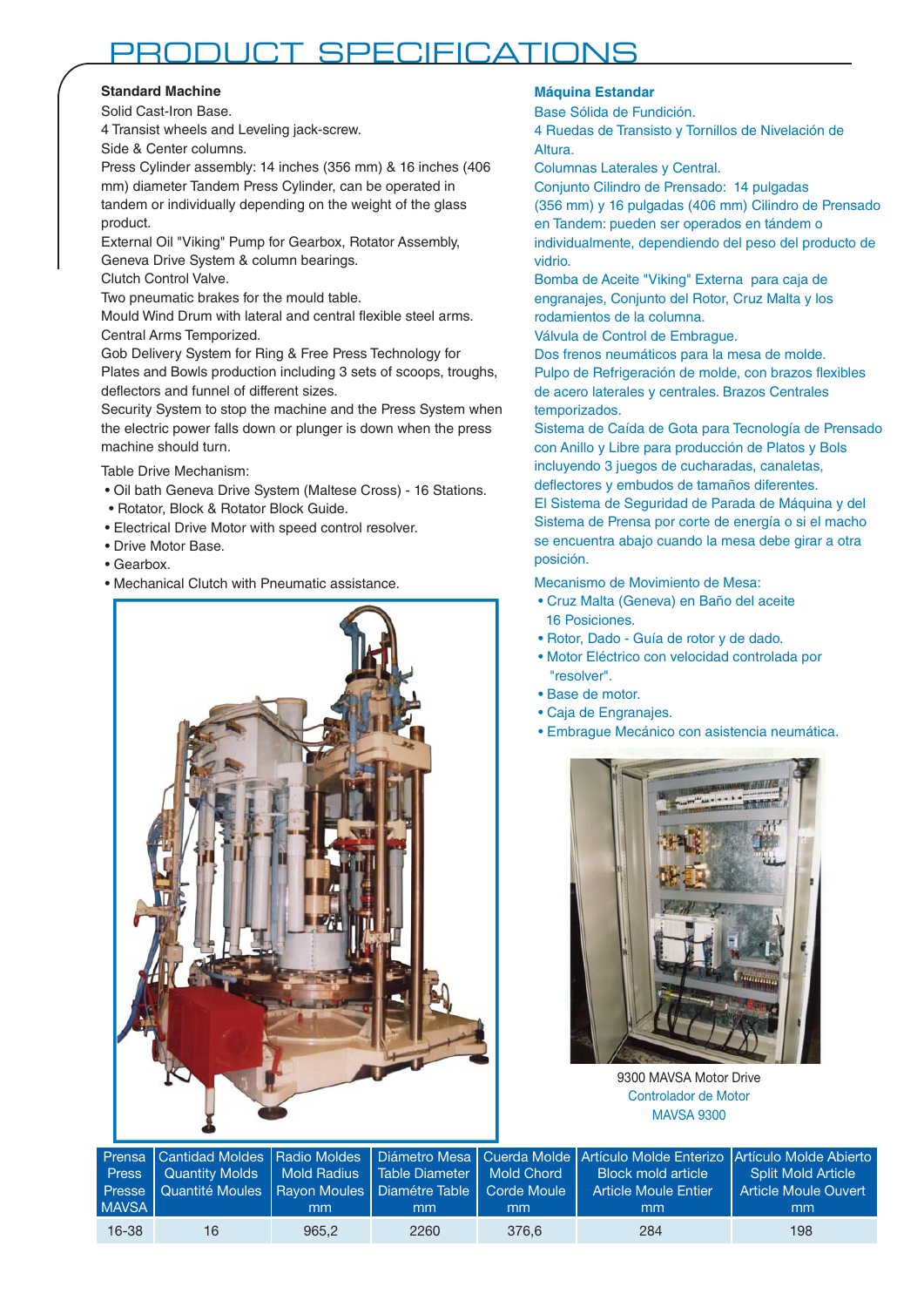#### **OTHER FEATURES**

Oil Filter for Viking Pump. Viking Pump motor. Lincoln Lubrication System. Plunger Fuse & Centering Device. **OPTIONAL**

Ring Press & Free Press Technology Mould Equipment . Lincoln Lubrication pannel.

#### **OTHER SERVICES**

Forehearths KU-16 / KW-26 / KW-36. Feeders Type: 144-D, 194, 881, 803 & 815. Complete Press Line Manufacturing from the Forehearth till the Staker Conveyor including the staker. Loader & Fire Polisher Machine. Tempering Lines. I.S. Mechanical Machines Lines. Press & I.S. Mould Equipment. Machinery & Turn Key Installation and Manteinance.

#### **OTRAS CARACTERISTICAS**

Filtro de Aceite de la Bomba Viking. Motor de Bomba Viking. Sistema de Lubricación Lincoln. Fusible y Centrador de Macho. **OPCIONAL**

Equipo de Moldes para Tecnologías de Prensado Libre y Prensado con Anillo.

Panel de Lubricación Lincoln.

#### **OTROS SERVICIOS**

Forehearths KU-16 / KW-26 / KW-36. Feeders tipo: 144-D, 194, 881, 803 y 815. Producción de Lineas completas de Prensado desde el Forehearth hasta la noria del Empujador, incluyendo el Empujador. Máquinas Requemadoras y Cargador. Líneas de Templado. Lineas de Máquna I.S. Mecánicas. Molderías para Prensado y Máq. I.S. Mantenimiento y Instalación llave en mano de Máquinas. Asistencia Técnica y Soporte de Producción.

> Central Temporized Air Arm.

> > Brazo Central de Aire Temporizado.



#### **SG Press Features.**

Press Support Yoke.

5/2 ISO 3 Commercial Valves with base.

Commercial 3/2 Valves for Press Cylinder Operation. 16 Mould stations Hollow Table.

Electronic Timing with 18 valves.

Cooling System for hollow table.

One Automatic Take Out mechanism, support with height regulation & guide. ISO 3, Flow Control and Security Hand valves. FRL Units.

Take Out Vacuum head to use Bekifelt NP 350 for Vacuum Pad.

Bypass Vacuum Valves.

Cooling Adjusting Devices "Iris" for plates & Bowls production.

One Cylinder Receiver for:

 -Take Out mechanism and Take Out Vacuum head. Stainless Steel Piping for the timing pipes.

### **Características de Prensa SG**

Soporte de Cilindro de Prensado. Válvulas 5/2 ISO 3 con base comerciales. Válvulas 3/2 Comerciales Operación de Cilindro de Prensado.

Mesa Hueca de 16 estaciones.

Temporizador Electrónico con 18 Válvulas Sistema de Refrigeración para mesa hueca. Un Mecanismo Automático de Sacadora, soporte con regulación de altura y guía. Válvulas ISO 3, Reguladoras de Caudal y válvulas de Securidad Manuales. Unidades

FRL.

Un Cabezal de Vacio para usar Bekifelt NP 350. Cuadro de Vacio con bypass.

Dispositivos de Ajuste de Enfriamiento "Iris" para producción de platos y bols.

Un Tanque de Reserva de Aire para:

- Mecanismo y Cabezal de Vacio de Sacadora.

Cañerías de tiempos de Acero Inoxidable.

Take Out Cylinder, Regulation Support & Take Out Vacuum Head Cilindro de Sacadora, Soporte con Regulación y Cabezal de Vacio.





"Iris" device / Dispositivo "Iris"



Quick change Support Bypass Vacuum Valves. Soporte cambio rápido de Válvulas de Vacio con bypass.



#### **MAVSA Electronic Timing & Drive System.**

Lenze Touch Screen, PLC and 24 VDC Source. Drive 9300 Lenze for Feeder, Press, Firepolisher and Conveyor.

Independent Switch Board.

Flexiblock with Electrovalves, Direct Solenoid actuated with indicator Light.

Internal Flash Memory for 60 Set Up Articles Program. Printer Output.

#### **Sistema de Temporización Electrónico MAVSA**

Pantalla Touch Screen Lenze, PLC y Fuente de 24 VDC. Drive Lenze 9300 para Feeder, Prensa, Requemadora y Norias. Panel de Comando independiente

Flexibloc con electroválvulas, actuadas directamente por solenoide con indicación luminosa.

Memoria Flash Interna para 60 Programas de seteo de Artículos. Salida para Impresora.